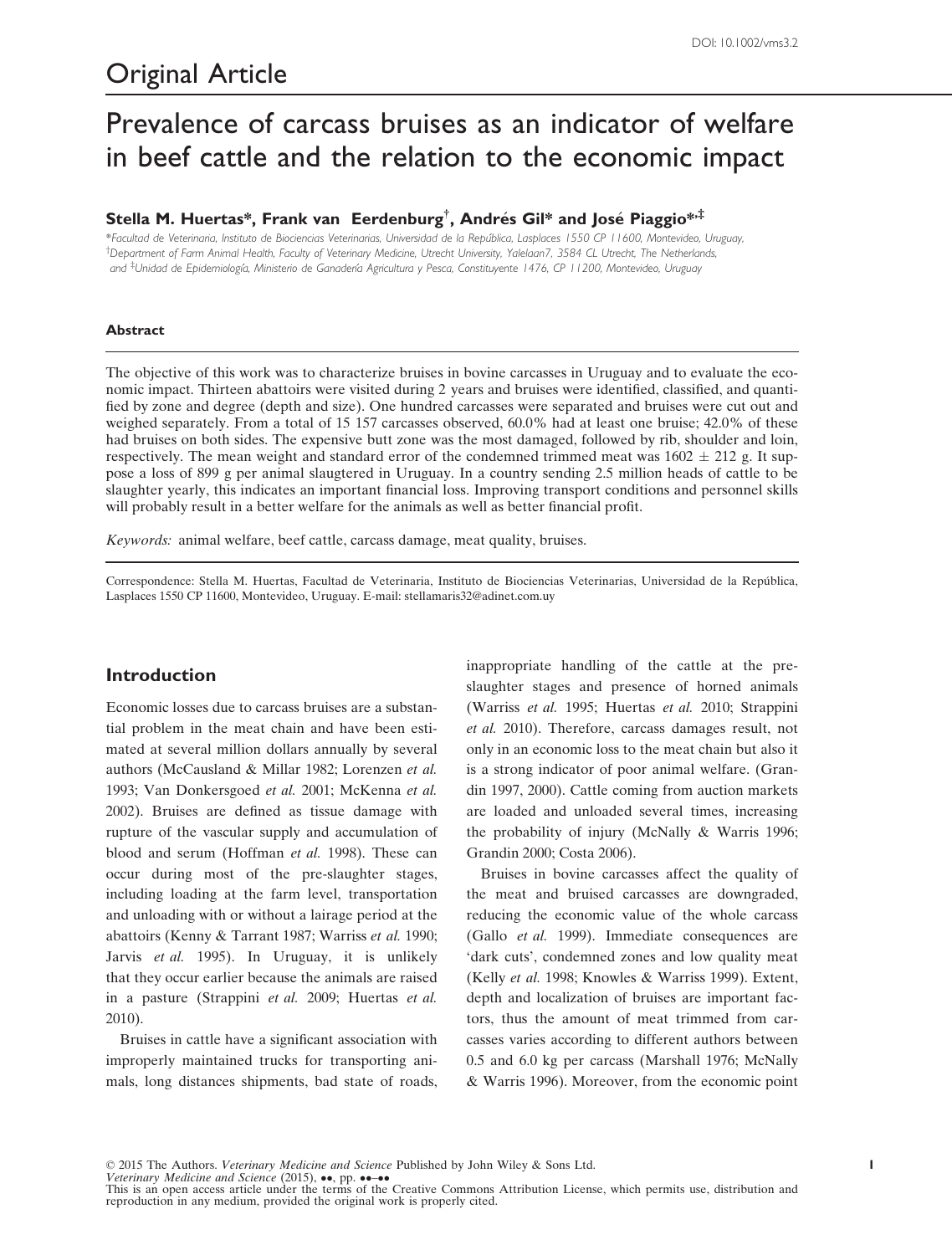of view, bruises located at the hindquarter affect the most expensive meat cuts and extra costs due to trimming also add to the losses caused by bruises (Costa 2006).

The objective of this work was to evaluate the most frequent bruises in bovine carcasses observed during slaughter in Uruguay and to estimate the economic losses due to partial condemnation of the carcass and extrapolate the severity of the impact on the welfare of cattle.

## Materials and methods

An assessment of carcass bruises in 13 Uruguayan abattoirs licensed by the Livestock, Agriculture and Fisheries Ministry and authorized to export to the European Union (EU) and the North American countries, was performed during the 2-year period (2002–2003). The visited abattoirs were representative for the country of Uruguay because 85% of the total beef cattle were slaughtered here. The slaughtered cattle were mostly Hereford steers weighing a mean of 450 kg. The abattoirs were located as follows: 46% in the south zone of the country; 15% in the Middle West zone and 39% of the plants located in the North zone. Each abattoir slaughtered an average of six hundred animals per day and they were visited at least twice during the study period, including different weather seasons.

## Scoring of bruises

Bruises and carcass identification were recorded by three of the authors and four veterinary students who were trained as observers. Concordance levels between observers were found acceptable for a subjective method  $(80\% ,$  Kappa = 0.5) (Huertas *et al.* 2010). Each pair of observers assessed all carcasses slaughtered the day of the previous visit at the abattoir using an adapted subjective scoring methodology (Strappini et al. 2009). Although all bruises are important from the animal welfare point of view; we only recorded the fresh ones and those with a bright red colour. Older bruises, most probably, originated at the farm and were very few and not the subject of the present study.

#### Localization of the bruises

The visual appraisal of bruising was confined to four areas (butt, loin, rib and shoulder) performing the identification, classification and quantification of bruises by zone and degree of muscle participation.

## Classification of bruises according to depth or severity

Severity was classified into two grades according to the amount of tissue affected: superficial tissue (sub $cutaneous) = grade 1$ , and involving muscular tissue and sometimes bone = grade 2.

#### Separation of carcasses to weigh the bruises

One hundred carcasses with all type of bruises were separated for convenience off the line and the meat trimmed for each bruise was saved in a plastic bag. Later that same day, the bag was weighed and each bruise was recorded separately using a digital scale (Rimont model MT 8461 RIMONT Sistemas - Grupo Access, [http://www.rimont.com,](http://www.rimont.com) Argentina) with a capacity to weigh up to 15 kg with a precision of 0.005 kg. In addition, zone and depth of each individual bruise was also recorded.

#### Data analysis

Descriptive analysis was performed with a statistical package Intercooled Stata 11.2 (StataCorp LP, USA, 2009) in order to obtain the frequencies of each variable considered. The association between the categorical variables (zone in the carcass and degree of deepness) were tested by the chi square test.

To evaluate the economic losses, the following formula was developed:

$$
\bar{x} = \frac{\sum_{i=1}^{z} \sum_{j=1}^{Gr} (p_{ij} \times \text{weight}_{ij})}{N}
$$

where  $\bar{x}$  is the estimated average loss by carcass; z is the number of zones considered, in this case 4; i is the index of areas ranging from 1 to  $z (z = 4)$ ; Gr is the degree of bruise depth in two categories: superficial and deep;  $j$  is the index of grades varying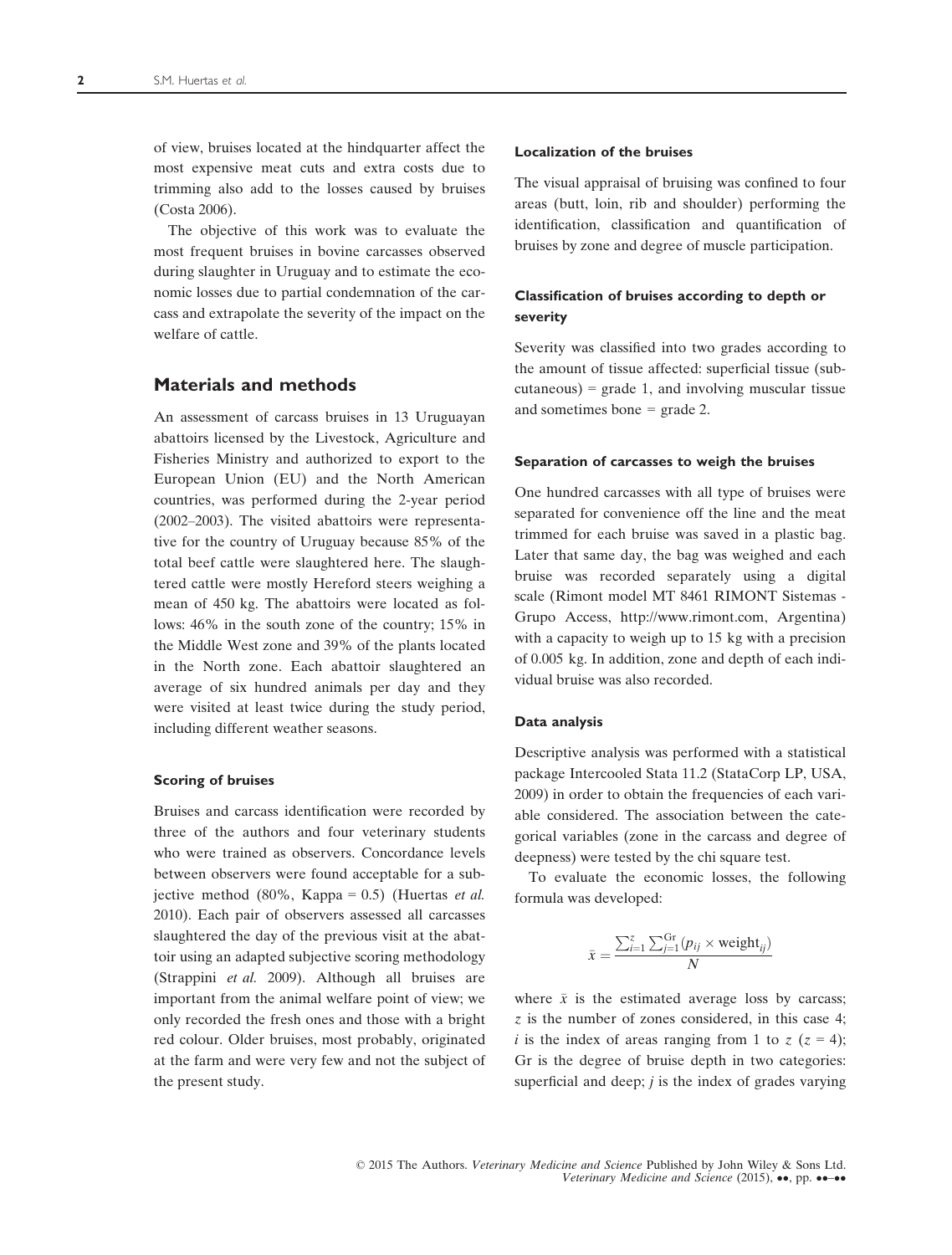

Fig. 1. Distribution of bruises per carcass.

from 1 to 2;  $p_{ii}$  is the frequency of bruises in zone *i*, grade  $j$ ; weight is the weight of bruises in zone  $i$ , grade  $j$ ;  $\Sigma$  is the sum; and N is the number of carcasses observed.

Potential changes in the destination of the meat cuts or downgrading of the carcasses as well as the higher costs at the industry to trim the damaged carcasses were not considered in this study.

## **Results**

#### Amount of bruises found in carcasses

The total number of carcasses observed during the study was 15 157, of which 60.0% (9105) presented at least one bruise. In damaged carcasses, the number of bruises varied from 1 to more than 4 as shown in Fig. 1.

From the total damaged carcasses (9105), 58.0% (5246) had bruises only on one side while, while 42.0% (3859) had bruises on both sides.

As shown in Table 1, the prevalence of bruises grade 1 was 71.0% and bruises grade 2 was 29.0%. According to the localization of bruises, the butt zone had the greatest number of bruises compared with other zones of the carcass, with 58.25% of grade 1 and 21.78% grade 2. An association between zone and depth was found in carcass bruises  $[\chi^2_{(3)} = 51.63]$  $P \le 0.001$  meaning that the butt zone had the most bruises and also the deepest ones.

## Quantification of losses

The mean weight and standard error of the trimmed parts ( $n = 100$ ) was 1602  $\pm$  212 g with a minimum of 50 and a maximum of 4900 g.

Table 2 presents the mean weight of trimmed bruises in grams by localization and depth.

The estimation of direct losses was calculated as the product of the number of bruises by the estimated weight of condemnation, divided by the total number of slaughter cattle observed, reaching a loss of 899 g per animal slaughtered in Uruguay (Table 3).

## Discussion and conclusions

The percentage of bruised carcasses observed in Uruguayan slaughter plants was high (60.0%). This result agrees with those found in other countries by Van Donkersgoed et al. (2001), McKenna et al. (2002), among others. However, Gallo et al. (2000)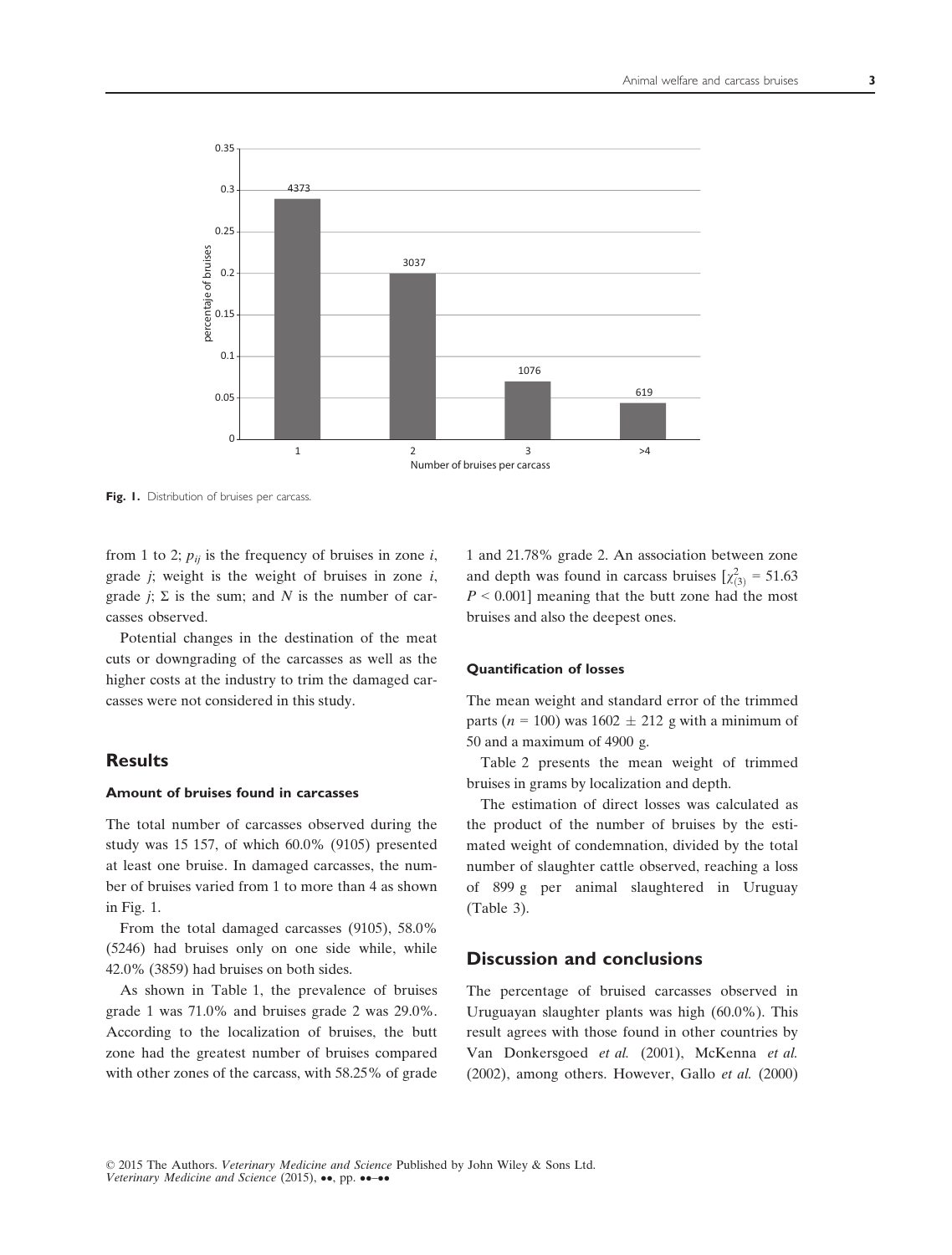|         | Prevalence of bruises by localization | Total          |                |                |              |
|---------|---------------------------------------|----------------|----------------|----------------|--------------|
|         | Butt                                  | Rib            | Loin           | Shoulder       |              |
| Grade 1 | 58.25% (5304)                         | $5.60\%$ (510) | $3.91\%$ (356) | 3.24% (295)    | 71.0% (6465) |
| Grade 2 | 21.78% (1983)                         | $2.90\%$ (264) | $1.54\%$ (140) | 2.78% (253)    | 29.0% (2640) |
| Total   | 80.03% (7287)                         | $8.5\%$ (774)  | 5.45% (496)    | $6.02\%$ (548) | 100% (9105)  |

Table 1. Prevalence of bruises according to depth and localization in the damaged carcass

Table 2. Mean weight in grams of bruises by localization and severity

|         |      | Amount of meat lost by bruising (g) |      |          |  |  |
|---------|------|-------------------------------------|------|----------|--|--|
|         | Butt | Rib                                 | Loin | Shoulder |  |  |
| Grade 1 | 780  | 625                                 | 800  | 625      |  |  |
| Grade 2 | 1100 | 2100                                | 1700 | 1700     |  |  |

and Strappini et al. (2010) observed a relatively low prevalence of bruises (varying from 8.0% to 20.0%) in slaughterhouses in Chile. These variations in the results between authors and regions may be due to different production systems and/or different methodologies for the diagnosis and recording of bruises. So far, there are no indications reported for a better welfare situation during transport in Chile. Differences do exist between feedlot and grazing systems, since cattle in feedlots are more in contact with humans. Furthermore, an association between distance to slaughterhouses and the number of bruises is reported (Huertas et al. 2010). The method to register the bruises can vary with the observer, the training, experience and particular conditions in each slaughter plant such as the speed of the slaughterline, the place where the observer is located and lighting.

It is worth mentioning that in our study, trained observers recorded the bruises so that most of the above-mentioned factors were minimized. This was confirmed by the concordance levels between observers (80%, Kappa = 0.5) (Huertas *et al.* 2010).

The high percentage of bruises, observed in the present study, could be explained in part by the conditions for animals during transport, including bad maintenance of vehicles, the presence of 'guillotinetype' door at the rear end in most of the trucks, the state of the roads and the frequent use of devices to force animals to move, such as: electric prod (75%), sticks (3%), loud shouts (40%) and a combination of all of them as we found in previous studies (Huertas et al. 2010).

It is well demonstrated that animals sold through the auction markets have the highest risk of showing bruises compared to those delivered by dealers (Weeks et al. 2002), however, in the present study, all the animals came directly from the farms to the slaughterhouse by trucks. Clearly, transportation, loading and unloading are very important criteria pertaining to animal welfare in the pre-slaughter stages (Wythes et al. 1985).

Considering the number of bruises recorded per animal, it is remarkable that more than 4000 carcasses had one bruise, indicating that these animals

Table 3. Calculated average loss of meat by bruises according to grade, zone per slaughtered animal

|         | Calculated weight (g) per slaughtered animal | Total $(g)$ |       |          |        |
|---------|----------------------------------------------|-------------|-------|----------|--------|
|         | Butt                                         | Rib         | Loin  | Shoulder |        |
| Grade 1 | 432.58                                       | 42.43       | 61.75 | 57.03    |        |
| Grade 2 | 169.10                                       | 41.56       | 32.30 | 62.14    |        |
| Total   | 601.68                                       | 84.00       | 94.06 | 119.16   | 898.90 |

© 2015 The Authors. Veterinary Medicine and Science Published by John Wiley & Sons Ltd. Veterinary Medicine and Science  $(2015)$ ,  $\bullet\bullet$ , pp.  $\bullet\bullet-\bullet\bullet$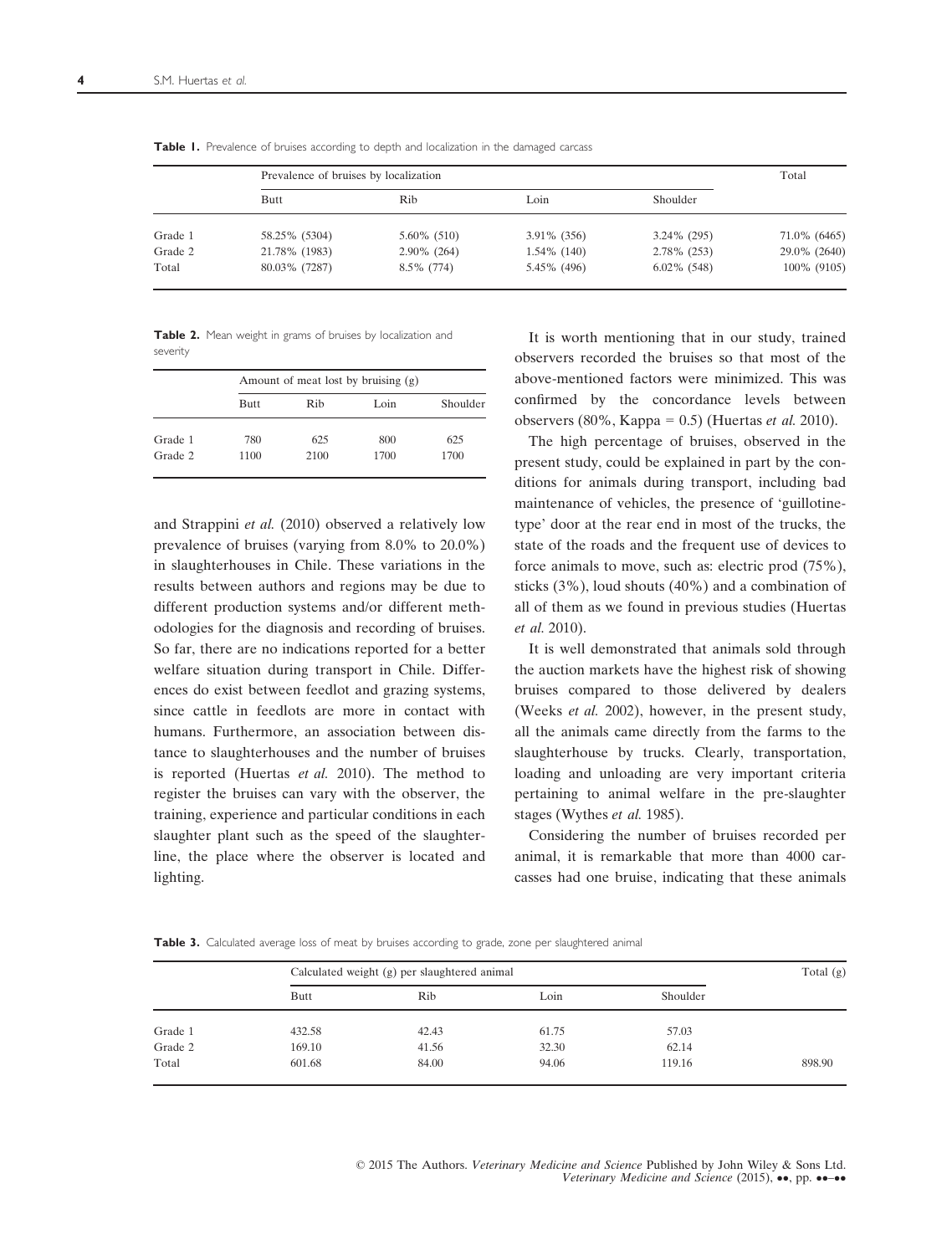had at least one injury. Moreover, several animals had two, three or more than four bruises.

With respect to localization and depth of bruises. the butt zone was the most damaged (80.03%) with the majority of bruises also in depth (21.78%), followed by the rib zone (8.5%), the shoulder (6.02%) and the loin (5.45%), respectively.

The high percentage of bruises in the butt zone could be due to the truck doors that can fall on the back of the cattle when they are passing, perhaps because of the lack of trained personnel. Furthermore, it is the region with the most valuable meat cuts from the economic point of view. Carcass bruises are probably caused by the method of handling the animals, poorly maintained trucks and failures at the trailer gate openings rather than butting or mounting. This behaviour is more because the animals are not familiar when they are let in the lairage pens (Huertas et al. 2010; Strappini et al. 2012).

Rib zone involves a very popular cut called asado by Uruguayan people and almost 22.0% of deep bruises in this region imply a great disservice to the local consumers and stakeholders.

It is common practice in some countries to pay producers only after the trimmed meat is removed; this implies a decrease in the money that the farmers receive when selling their animals. If the estimated prevalence of carcass bruises was 60.0%, the Uruguayan meat chain would lose at least 899 grams of high quality meat per animal slaughtered. In Uruguay, the mean number of cattle slaughtered per year is about 2.5 million heads, thus almost 2 million tons of high quality meat is wasted each year. In 2012, the average meat price 'on hook' in the country, was approximately US\$4 per kg implying a loss of approximately 8 billion American Dollars (US\$) per year in the country due to bruises, not taking into consideration that the most valuable parts of the carcasses was damaged.

Even though in some countries quality audits have been performed, very few studies considered this economic point of view, taking into account losses in terms of beef export and income to producers. However, apart from the economic losses, the welfare of the animals involved is also seriously impaired. Bruises are painful and may be caused by conditions during transport and handling of the animals. These are already stressful events because they are living the entire year outside on pasture and are not used to the proximity of humans or being transported in a truck. Adding pain to this stress will have a detrimental effect on the welfare of these animals during the last hours of their life. As a consequence, bruising is associated with stress and subsequent appearance of dark, firm and dry (DFD) meat which is also downgraded and an economic loss (McNally & Warris 1996; Strappini et al. 2010). Particularly in developing countries, sometimes, the economic perspective of welfare has a greater impact than ethical or moral aspects of animal welfare (Appleby & Huertas 2011) and could be a strong drive (incentive) for improvement.

Results from the present study show that the amount of bruises that appear on the carcass clearly indicates a failure in the management of livestock. Animal welfare is seriously compromised but the bruises also cause important economic losses to the entire meat sector, including farmers who are most affected. Further studies at all levels (farms, transport and industry) are needed. As previously shown (Huertas et al. 2010), most bruises are related to handling and transport to the slaughterhouse. Maybe that the economic factors may stimulate the people involved to alter their behaviour and routine in order to minimize the unnecessary losses and to improve the conditions for the animals.

## Acknowledgements

This study was performed in the Facultad de Veterinaria-Universidad de la Republica-Uruguay as a Research Project 'Identification of Critical Points affecting the welfare of pre-slaughter cattle and its consequences on carcass and meat quality' funded by the Instituto Nacional de Investigaciones Agropecuarias (INIA) of Uruguay. The authors thank the Uruguayan Meat Industry for allowing us to make the observations and records.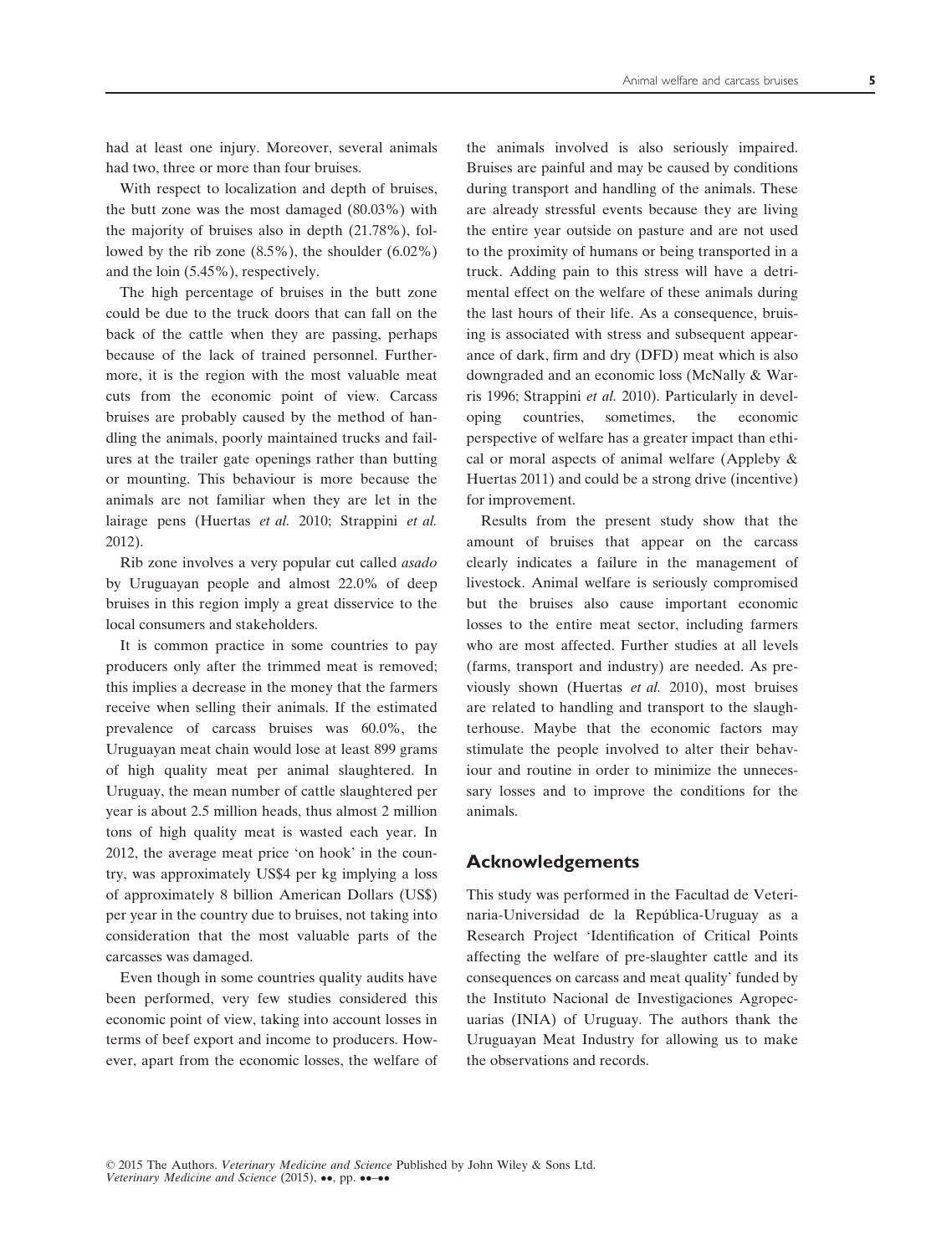## Conflict of interest

The authors wish to confirm that there are no known conflicts of interest associated with this publication and there has been no significant financial support for this work that could have influenced its outcome.

## Contribution

Trying to characterize bruises in bovine carcasses and estimating the economic losses, an improving on the animal welfare and a decreasing in carcass damage will be the contribution of this paper.

## **References**

- Appleby M.C. & Huertas S.M. (2011) International issues. In: Animal Welfare, 2nd edn (eds M.C. Appleby, J.A. Mench, I.A.S. Olsson & B.O. Hughes), pp. 304–314. CABI.
- Nanni Costa L., Lo Fiego D.P., Tassone F. & Russo V. (2006) The relationship between carcass bruising in bulls and behaviour observed during pre-slaughter phases. Veterinary Research Communications 30, 379–381.
- Gallo C., Caro M. & Villarroel C. (1999) Characteristics of cattle slaughtered within the  $X<sup>th</sup>$  Region (Chile) according to the terms stated by the official Chilean standards for classification and carcass grading. Archivos de medicina veterinaria 31, 81–88.
- Gallo C., Perez S., Sanhueza C. & Gasic J. (2000) Effects of transport time of steers before slaughter on behaviour, weight loss and some carcass characteristics. Archivos de medicina veterinaria 32, 157–170.
- Grandin T. (1997) Assessment of stress during handling and transport. Journal of Animal Science 75, 249–257.
- Grandin T. (2000) Livestock Handling and Transport, 2nd edn. CABI Publishing, New York, NY.
- Hoffman D.E., Spire M.E., Schwenke J.R. & Unruh J.A. (1998) Effect of source of cattle and distance transported to a commercial slaughter facility on carcass bruises in mature beef cows. Journal of the American Veterinary Medical Association 212, 668–672.
- Huertas S.M., Gil A.D., Piaggio J.M. & van Eerdenburg F.J.C.M. (2010) Transportation of beef cattle to slaughterhouses and how this relates to animal welfare and carcass bruising in an extensive production system. Animal Welfare 19, 281–285.
- Jarvis A.M., Selkirk L. & Cockram M.S. (1995) The influence of source, sex class and pre-slaughter handling

on the bruising of cattle at two slaughterhouses. Livestock Production Science 43, 215–224.

- Kelly K., Kreikemeier J. & Unruh T.E. (1998) Factors affecting the occurrence of dark-cutting beef and selected carcass traits in finished beef cattle. Journal of Animal Science 76, 388–395.
- Kenny F.J. & Tarrant P.V. (1987) The behaviour of young Friesian bulls during social re-grouping at an abattoir. Influence of an overhead electrified wire grid. Applied Animal Behaviour Science 18, 233–246.
- Knowles T. & Warriss P. (1999) Effects on cattle of transportation by road for up to 31 hours. The Veterinary Record 145, 575–582.
- Lorenzen C.L., Hale D.S., Griffin D.B., Savell J.W., Belk K.E., Frederick T.L. et al. (1993) National Beef Quality Audit: survey of producer-related defects and carcass quality attributes. Journal of Animal Science 71, 1495–1502.
- Marshall B.L. (1976) Bruising in cattle presented for slaughter. New Zealand Veterinary Journal 25, 83–86.
- McCausland I.P. & Millar W.C. (1982) Time of occurrence of bruises in slaughter cattle. Australian Veterinary Journal 58, 253–254.
- McKenna D., Roeber D., Bates T., Schmidt T.B., Hale D.S., Griffin D.B. et al. (2002) National Beef Quality Audit-2000: survey of targeted cattle and carcass characteristics related to quality, quantity and value of fed steers and heifers. Journal of Animal Science 80, 1212-1222.
- McNally P.W. & Warris P.D. (1996) Recent bruising in cattle at abattoirs. The Veterinary Record 138, 126–128.
- Strappini A.C., Metz J.H.M., Gallo C.B. & Kemp B. (2009) Origin and assessment of bruises in beef cattle at slaughter. Animal 3, 728–736.
- Strappini A.C., Frankena K., Metz J.H.M., Gallo B. & Kemp B. (2010) Prevalence and risk factors for bruises in Chilean bovine carcasses. Meat Science 86, 859–864.
- Strappini A.C., Frankena K., Metz J.H.M. & Kemp B. (2012) Intra- and inter-observer reliability of a protocol for post mortem evaluation of bruises in Chilean beef carcasses. Livestock Science 145, 271–274.
- Van Donkersgoed J., Jewison G., Bygrove J., Gillis K., Malchow D. & McLeod G. (2001) Canadian Beef Quality Audit 1998-99. The Canadian Veterinary Journal 42, 121–126.
- Warriss P., Bevis E. & Young C. (1990) Transport and lairage times of lambs slaughtered commercially in the south of England. The Veterinary Record 127, 5–8.
- Warriss P., Brown S. & Knowles T. (1995) Effects on cattle of transport by road for up to 15 hours. The Veterinary Record 136, 319–323.